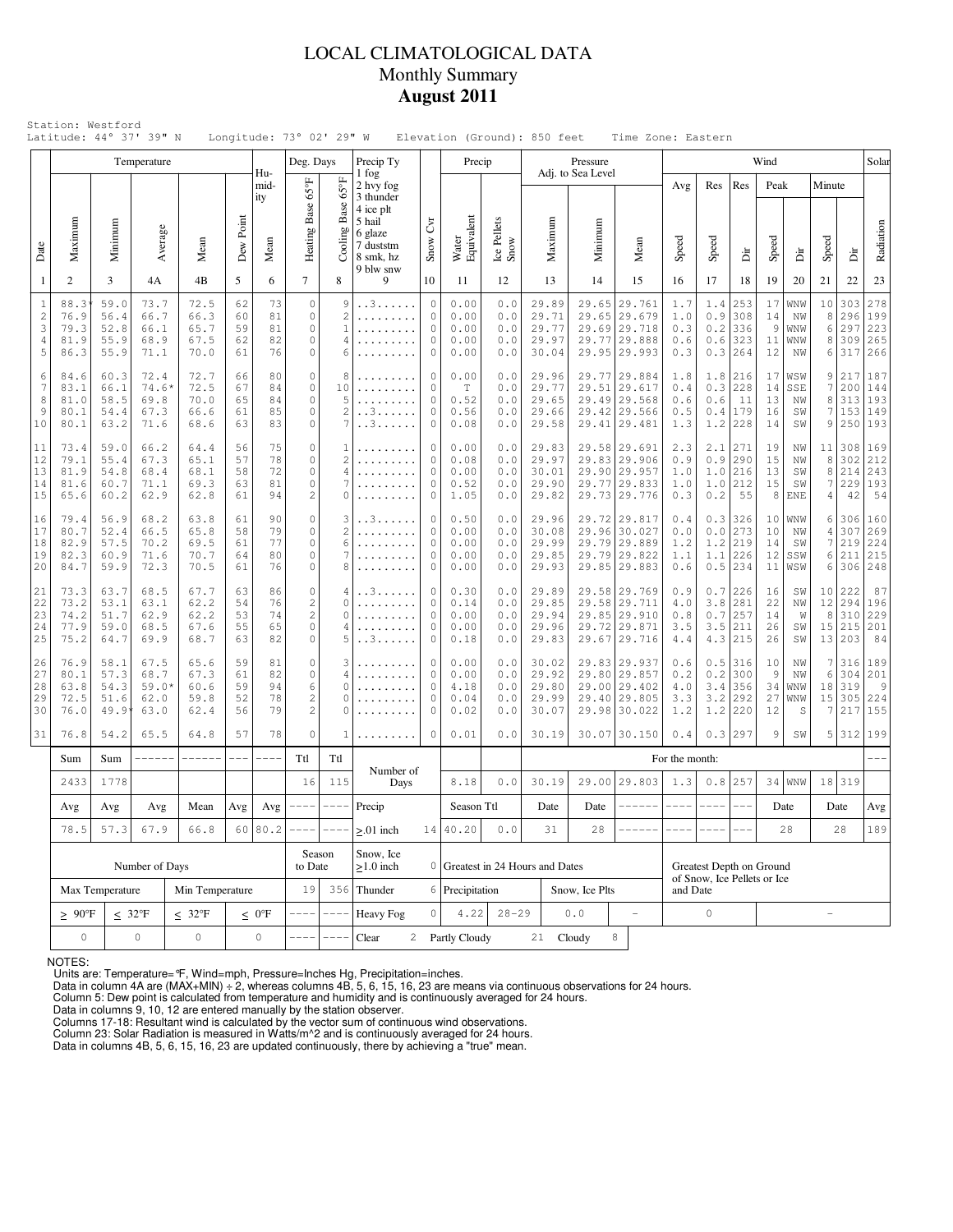# OBSERVATIONS AT 3-HOUR INTERVALS **August 2011: Westford**

|                                                                                                                                                                                                                                                                                                                                                                                                                                                                                                                   |                                                     |                                                                                                      |                                                              |                                              |                                              |                                                |                                                                      | Wind                                                                                       |                                                                                            |                                                           |                                                                                             |                                                              |                                                |                                                                |                                                     |                                              | Wind                                                                           |                                                               |                                                         |                                                                                                      |                                                              |                                              |                                                                |                                                        |                                              | Wind                                                              |                                                                                                                              |
|-------------------------------------------------------------------------------------------------------------------------------------------------------------------------------------------------------------------------------------------------------------------------------------------------------------------------------------------------------------------------------------------------------------------------------------------------------------------------------------------------------------------|-----------------------------------------------------|------------------------------------------------------------------------------------------------------|--------------------------------------------------------------|----------------------------------------------|----------------------------------------------|------------------------------------------------|----------------------------------------------------------------------|--------------------------------------------------------------------------------------------|--------------------------------------------------------------------------------------------|-----------------------------------------------------------|---------------------------------------------------------------------------------------------|--------------------------------------------------------------|------------------------------------------------|----------------------------------------------------------------|-----------------------------------------------------|----------------------------------------------|--------------------------------------------------------------------------------|---------------------------------------------------------------|---------------------------------------------------------|------------------------------------------------------------------------------------------------------|--------------------------------------------------------------|----------------------------------------------|----------------------------------------------------------------|--------------------------------------------------------|----------------------------------------------|-------------------------------------------------------------------|------------------------------------------------------------------------------------------------------------------------------|
| Hour                                                                                                                                                                                                                                                                                                                                                                                                                                                                                                              | Sunshine                                            | Pressure                                                                                             | Rainfall<br>rate                                             | Temperature                                  | Dew Point                                    | Humidity                                       | Direction                                                            | Speed                                                                                      | Gust                                                                                       | Sunshine                                                  | Pressure                                                                                    | Rainfall<br>rate                                             | Temperature                                    | Dew Poin                                                       | Humidity                                            | Direction                                    | Speed                                                                          | Gust                                                          | Sunshine                                                | Pressure                                                                                             | Rainfall<br>rate                                             | Temperature                                  | Dew Point                                                      | Humidity                                               | Direction                                    | Speed                                                             | Gust                                                                                                                         |
|                                                                                                                                                                                                                                                                                                                                                                                                                                                                                                                   |                                                     |                                                                                                      |                                                              | AUG 01                                       |                                              |                                                |                                                                      |                                                                                            |                                                                                            |                                                           |                                                                                             |                                                              | AUG 02                                         |                                                                |                                                     |                                              |                                                                                |                                                               |                                                         |                                                                                                      |                                                              | AUG 03                                       |                                                                |                                                        |                                              |                                                                   |                                                                                                                              |
| 01<br>04<br>07<br>10<br>13<br>16<br>19<br>22                                                                                                                                                                                                                                                                                                                                                                                                                                                                      | 0<br>$\circ$<br>40<br>606<br>865<br>640<br>139<br>0 | 29.89<br>29.84<br>29.82<br>29.79<br>29.74<br>29.67<br>29.69<br>29.71                                 | 0.00<br>0.00<br>0.00<br>0.00<br>0.00<br>0.00<br>0.00<br>0.00 | 60<br>62<br>67<br>78<br>83<br>87<br>80<br>62 | 57<br>60<br>63<br>68<br>69<br>58<br>62<br>58 | 93<br>94<br>87<br>72<br>63<br>38<br>54<br>86   | 31<br>20<br>21<br>24<br>24<br>27<br>32<br>03                         | 0<br>$1\,$<br>$1\,$<br>3<br>$\mathbf{1}$<br>6<br>0<br>$\circ$                              | $\mathbf{1}$<br>5<br>$\overline{7}$<br>11<br>91<br>13<br>3<br>$\circ$                      | 0 <sub>1</sub><br>0<br>51<br>172<br>037<br>262<br>32<br>0 | 29.69<br>29.67<br>29.65<br>29.68<br>29.67<br>29.66<br>29.69<br>29.71                        | 0.00<br>0.00<br>0.00<br>0.00<br>0.00<br>0.00<br>0.00<br>0.00 | 62<br>61<br>62<br>70<br>75<br>72<br>68<br>58   | 58<br>60<br>61<br>63<br>62<br>60<br>59<br>54                   | 88<br>95<br>96<br>79<br>65<br>65<br>74<br>88        | 32<br>20<br>20<br>32<br>30<br>31<br>32<br>32 | 0<br>0<br>0<br>$1\,$<br>$\overline{c}$<br>$\overline{4}$<br>0<br>0             | 0<br>$\mathbf{1}$<br>$1\,$<br>11<br>7<br>9<br>1<br>0          | 0<br>$\mathbf{0}$<br>98<br>717<br>323<br>288<br>67<br>0 | 29.70<br>29<br>.69<br>29.74<br>29.72<br>29.71<br>29.70<br>29.73<br>29.75                             | 0.00<br>0.00<br>0.00<br>0.00<br>0.00<br>0.00<br>0.00<br>0.00 | 55<br>54<br>56<br>71<br>74<br>78<br>71<br>64 | 53<br>52<br>55<br>62<br>65<br>63<br>64<br>59                   | 93<br>95<br>96<br>74<br>73<br>59<br>78<br>86           | 31<br>32<br>30<br>07<br>31<br>02<br>02<br>05 | 0<br>0<br>0<br>0<br>0<br>0<br>0<br>0                              | 0<br>$\mathbb O$<br>$\mathbb O$<br>$\begin{array}{c} 1 \\ 6 \end{array}$<br>$\sqrt{4}$<br>$\mathbb O$<br>$\mathsf{O}\xspace$ |
|                                                                                                                                                                                                                                                                                                                                                                                                                                                                                                                   |                                                     |                                                                                                      |                                                              | AUG 04                                       |                                              |                                                |                                                                      |                                                                                            |                                                                                            |                                                           |                                                                                             |                                                              | AUG 05                                         |                                                                |                                                     |                                              |                                                                                |                                                               |                                                         |                                                                                                      |                                                              | AUG 06                                       |                                                                |                                                        |                                              |                                                                   |                                                                                                                              |
| 0.00<br>93<br>01<br>0<br>29.78<br>61<br>59<br>05<br>0<br>57<br>95<br>$\circ$<br>04<br>29.81<br>0.00<br>59<br>05<br>0<br>29.86<br>05<br>07<br>32<br>0.00<br>58<br>57<br>96<br>0<br>29.91<br>3<br>10<br>626<br>0.00<br>70<br>65<br>84<br>30<br>13<br>29.91<br>$\mathbb O$<br>819<br>0.00<br>76<br>72<br>31<br>66<br>29.91<br>16<br>635<br>0.00<br>81<br>61<br>33<br>0<br>66<br>127 29.94<br>$\overline{2}$<br>19<br>74<br>63<br>03<br>0.00<br>68<br>29.96<br>62<br>59<br>91<br>$\mathbf 0$<br>22<br>0.00<br>04<br>0 |                                                     |                                                                                                      |                                                              |                                              |                                              | 0<br>0<br>0<br>7<br>6<br>9<br>5<br>$\mathbf 0$ | 0<br>0<br>32<br>603<br>868<br>619<br>105<br>0                        | 29.97<br>29.99<br>30.03<br>30.03<br>30.00<br>29.98<br>29.96<br>29.97                       | 0.00<br>0.00<br>0.00<br>0.00<br>0.00<br>0.00<br>0.00<br>0.00                               | 59<br>57<br>57<br>76<br>82<br>85<br>83<br>63              | 57<br>56<br>56<br>68<br>66<br>62<br>64<br>57                                                | 95<br>96<br>96<br>75<br>58<br>46<br>53<br>81                 | 04 ر<br>04<br>04<br>14<br>26<br>29<br>32<br>32 | 0<br>0<br>0<br>$1\,$<br>$\mathbf{2}$<br>0<br>0<br>$\mathbf{0}$ | 0<br>0<br>0<br>5<br>6<br>7<br>1<br>0                | 0<br>0<br>54<br>584<br>327<br>302<br>70<br>0 | 29.96<br>29.95<br>29.95<br>29.93<br>29.89<br>29.83<br>29.80<br>29.80           | 0.00<br>0.00<br>0.00<br>0.00<br>0.00<br>0.00<br>0.00<br>0.00  | 61<br>61<br>68<br>79<br>82<br>80<br>77<br>71            | 58<br>59<br>65<br>69<br>70<br>70<br>67<br>64                                                         | 90<br>95<br>91<br>72<br>67<br>72<br>71<br>79                 | 32<br>29<br>23<br>16<br>18<br>20<br>20<br>19 | 0<br>3<br>$\mathbf 1$<br>$\,1\,$<br>$\,1$<br>$\,1\,$<br>3<br>4 | 0<br>$\sqrt{4}$<br>8598<br>12<br>12                    |                                              |                                                                   |                                                                                                                              |
|                                                                                                                                                                                                                                                                                                                                                                                                                                                                                                                   | AUG 07                                              |                                                                                                      |                                                              |                                              |                                              |                                                |                                                                      |                                                                                            |                                                                                            |                                                           |                                                                                             | AUG 08                                                       |                                                |                                                                |                                                     |                                              |                                                                                |                                                               |                                                         |                                                                                                      | AUG 09                                                       |                                              |                                                                |                                                        |                                              |                                                                   |                                                                                                                              |
| 01<br>04<br>07<br>10<br>13<br>16<br>19<br>22                                                                                                                                                                                                                                                                                                                                                                                                                                                                      | 0<br>$\circ$<br>42<br>715<br>162<br>325             | 129.76<br>29.70<br>29.67<br>29.64<br>29.61<br>29.54<br>39 29.51<br>0 29.53                           | 0.00<br>0.00<br>0.00<br>0.00<br>0.00<br>0.00<br>0.00<br>0.00 | 69<br>67<br>67<br>73<br>77<br>81<br>77<br>70 | 65<br>64<br>66<br>69<br>68<br>70<br>70<br>67 | 88<br>91<br>96<br>89<br>74<br>69<br>77<br>91   | 21<br>22<br>22<br>08<br>26<br>23<br>23<br>32                         | 1<br>$\circ$<br>0<br>0<br>0<br>0<br>0<br>$\mathbf 0$                                       | 8<br>0<br>0<br>$\mathbb O$<br>$\mathbf{1}$<br>6<br>1<br>$\circ$                            | 0<br>$\mathbb O$<br>35<br>243<br>183<br>626<br>65<br>0    | 29.51<br>29.50<br>29.54<br>29.57<br>29.58<br>29.59<br>29.59<br>29.64                        | 0.00<br>0.14<br>0.00<br>0.00<br>0.00<br>0.00<br>0.00<br>0.00 | 67<br>68<br>66<br>70<br>76<br>80<br>75<br>60   | 66<br>67<br>65<br>67<br>66<br>65<br>62<br>58                   | 96, 32<br>96<br>96<br>89<br>72<br>60<br>65<br>92    | 33<br>02<br>02<br>03<br>03<br>03<br>02       | 0<br>0<br>0<br>3<br>3<br>$\sqrt{2}$<br>0<br>0                                  | $\mathbf{1}$<br>0<br>6<br>10<br>9<br>8<br>4<br>0              | 0<br>$\mathbf{0}$<br>69<br>334<br>916<br>65<br>9<br>0   | 29.65<br>29.63<br>29.64<br>29.62<br>29.58<br>29.53<br>29.47<br>29.44                                 | 0.00<br>0.00<br>0.00<br>0.00<br>0.00<br>0.00<br>0.00<br>0.29 | 58<br>55<br>56<br>71<br>79<br>75<br>70<br>67 | 56<br>54<br>55<br>63<br>64<br>65<br>64<br>64                   | 95<br>96<br>96<br>76<br>59<br>71<br>83<br>92           | 02<br>02<br>02<br>09<br>08<br>18<br>14<br>17 | 0<br>0<br>0<br>0<br>$\mathbb O$<br>0<br>0<br>$\overline{c}$       | 0<br>0<br>$\mathbb O$<br>$\,1$<br>6<br>6<br>$\frac{1}{7}$                                                                    |
|                                                                                                                                                                                                                                                                                                                                                                                                                                                                                                                   |                                                     |                                                                                                      |                                                              | AUG 10                                       |                                              |                                                |                                                                      |                                                                                            |                                                                                            |                                                           |                                                                                             |                                                              | AUG 11                                         |                                                                |                                                     |                                              |                                                                                |                                                               |                                                         |                                                                                                      |                                                              | AUG 12                                       |                                                                |                                                        |                                              |                                                                   |                                                                                                                              |
| 01<br>04<br>07<br>$10$<br>13<br>16<br>19<br>22                                                                                                                                                                                                                                                                                                                                                                                                                                                                    | 0<br>$\circ$<br>30<br>392<br>292<br>72<br>0         | 29.42<br>29.44<br>29.47<br>29.49<br>29.48<br>29.47<br>28 29.50<br>29.56                              | 0.00<br>0.00<br>0.00<br>0.00<br>0.00<br>0.00<br>0.00<br>0.00 | 65<br>64<br>65<br>72<br>77<br>66<br>70<br>65 | 64<br>63<br>64<br>61<br>62<br>61<br>63<br>60 | 95<br>95<br>96<br>68<br>60<br>83<br>79<br>86   | 15 ا<br>19<br>22<br>22<br>20<br>21<br>21<br>24                       | 3<br>$\mathbb O$<br>$\circ$<br>3<br>$\mathbb O$<br>0<br>0<br>$\overline{c}$                | 8<br>$\overline{\mathbf{c}}$<br>$\,1\,$<br>9<br>$\overline{7}$<br>7<br>$\mathbf{1}$<br>10  | 0<br>$\mathbb O$<br>23<br>86<br>555<br>279<br>93<br>0     | 129.59<br>29.61<br>29.64<br>29.68<br>29.69<br>29.72<br>29.75<br>29.81                       | 0.00<br>0.00<br>0.00<br>0.00<br>0.00<br>0.00<br>0.00<br>0.00 | 62<br>61<br>60<br>63<br>70<br>71<br>66<br>62   | 57<br>56<br>56<br>57<br>55<br>56<br>56<br>55                   | 84, 24<br>84<br>86<br>80<br>59<br>59<br>70<br>78    | 24<br>21<br>26<br>27<br>27<br>24<br>25       | 1<br>$\mathbb O$<br>0<br>$1\,$<br>4<br>$1\,$<br>3<br>$\mathbf{0}$              | 5<br>4<br>7<br>4<br>14<br>11<br>10<br>7                       | 0<br>0<br>25<br>301<br>946<br>603<br>58<br>0            | 29.83<br>29.84<br>29.89<br>29.93<br>29.92<br>29.93<br>29.93<br>29.95                                 | 0.00<br>0.00<br>0.00<br>0.00<br>0.00<br>0.00<br>0.00<br>0.00 | 60<br>58<br>56<br>66<br>74<br>78<br>75<br>57 | 55<br>55<br>54<br>58<br>60<br>60<br>60<br>54                   | 85<br>90<br>94<br>75<br>63<br>55<br>61<br>90           | 23<br>20<br>21<br>31<br>28<br>31<br>32<br>32 | 0<br>0<br>0<br>$\overline{\mathbf{c}}$<br>3<br>3<br>0<br>0        | $\begin{array}{c} 1 \\ 5 \\ 1 \end{array}$<br>9<br>$\overline{9}$<br>10<br>$\,1\,$<br>$\mathsf{O}\xspace$                    |
|                                                                                                                                                                                                                                                                                                                                                                                                                                                                                                                   | AUG 13                                              |                                                                                                      |                                                              |                                              |                                              |                                                |                                                                      |                                                                                            |                                                                                            |                                                           | AUG 14                                                                                      |                                                              |                                                |                                                                |                                                     |                                              |                                                                                |                                                               |                                                         | AUG 15                                                                                               |                                                              |                                              |                                                                |                                                        |                                              |                                                                   |                                                                                                                              |
| 01<br>04<br>07<br>10<br>13<br>16<br>19<br>22                                                                                                                                                                                                                                                                                                                                                                                                                                                                      | $\circ$<br>547                                      | 0, 29.97<br>29.98<br>49 30.00<br>30.00<br>788 29.98<br>$411 \mid 29.93$<br>35 29.90<br>0 29.91       | 0.00<br>0.00<br>0.00<br>0.00<br>0.00<br>0.00<br>0.00<br>0.00 | 57<br>56<br>60<br>72<br>80<br>79<br>76<br>67 | 54<br>54<br>56<br>60<br>62<br>59<br>59<br>58 | 92<br>93<br>86<br>65<br>54                     | 20<br>21<br>20<br>19<br>23<br>$51$ 22<br>56 21<br>73 21              | 0<br>$\mathbb O$<br>$\,1\,$<br>$\mathbf{1}$<br>$\mathbf{2}$<br>$\mathbf 2$<br>$\,1\,$<br>0 | 3<br>$1\,$<br>5<br>9<br>10<br>12<br>$\epsilon$<br>4                                        | 0<br>$\mathbb O$<br>37<br>297                             | 89.59 <br>29.85<br>29.86<br>29.86<br>376 29.82<br>369 29.78<br>53 29.80<br>0 29.82          | 0.00<br>0.00<br>0.00<br>0.00<br>0.00<br>0.00<br>0.00<br>0.00 | 61<br>63<br>65<br>72<br>80<br>79<br>69<br>66   | 57<br>59<br>60<br>64<br>67<br>66<br>66<br>64                   | 87<br>86<br>84<br>75<br>64<br>65<br>91<br>94 15     | 21<br>23<br>20<br>20<br>27<br>24<br>15       | 0<br>0<br>0<br>3<br>$1\,$<br>$\mathbf{2}$<br>$\mathbb O$<br>0                  | 2<br>$\mathbf{1}$<br>7<br>8<br>11<br>8<br>3<br>$\overline{c}$ | 0<br>$\circ$<br>23                                      | 29.81<br>29.79<br>29.80<br>163 29.79<br>185 29.78<br>54 29.75<br>7 29.74<br>0 29.75                  | 0.00<br>0.00<br>0.00<br>0.00<br>0.00<br>0.26<br>0.04<br>0.00 | 64<br>63<br>63<br>63<br>65<br>63<br>63<br>61 | 62<br>61<br>60<br>61<br>62<br>61<br>62<br>60                   | 96,18<br>95<br>91<br>92<br>90<br>95<br>96<br>96 04     | 16<br>15<br>08<br>06<br>04<br>05             | 0<br>0<br>0<br>0<br>$\mathsf{O}\xspace$<br>$\mathbf 1$<br>0<br>0  | $\begin{array}{c} 2 \\ 5 \end{array}$<br>$\mathbb O$<br>$\overline{c}$<br>5<br>7<br>$\,1\,$<br>$\mathsf{O}\xspace$           |
|                                                                                                                                                                                                                                                                                                                                                                                                                                                                                                                   |                                                     |                                                                                                      |                                                              | AUG 16                                       |                                              |                                                |                                                                      |                                                                                            |                                                                                            |                                                           |                                                                                             |                                                              | AUG 17                                         |                                                                |                                                     |                                              |                                                                                |                                                               |                                                         |                                                                                                      |                                                              | AUG 18                                       |                                                                |                                                        |                                              |                                                                   |                                                                                                                              |
| $01_1$<br>04<br>07<br>10<br>13<br>16<br>19<br>22                                                                                                                                                                                                                                                                                                                                                                                                                                                                  |                                                     | 0, 29.73<br>0 29.73<br>$12 \mid 29.77$<br>107 29.82<br>443 29.83<br>784 29.83<br>76 29.86<br>0 29.93 | 0.00<br>0.06<br>0.00<br>0.00<br>0.00<br>0.00<br>0.00<br>0.00 | 59<br>58<br>57<br>60<br>69<br>79<br>70<br>63 | 58<br>57<br>56<br>58<br>63<br>67<br>65<br>61 |                                                | 96,07<br>96 04<br>96 03<br>96 03<br>80 31<br>68 29<br>85 33<br>93 27 | 0<br>$\mathbb O$<br>0<br>$\mathbb O$<br>$1\,$<br>$1\,$<br>$\mathbb O$<br>$\mathbf 1$       | 4<br>$\mathbf{2}$<br>3<br>$\ensuremath{\mathsf{3}}$<br>$\epsilon$<br>8<br>$\mathbb O$<br>3 | $\circ$                                                   | 0, 29.97<br>0 30.01<br>25 30.07<br>599 30.07<br>816 30.07<br>573 30.02<br>90 30.00<br>30.00 | 0.00<br>0.00<br>0.00<br>0.00<br>0.00<br>0.00<br>0.00<br>0.00 | 59<br>55<br>54<br>70<br>76<br>80<br>75<br>59   | 58<br>54<br>53<br>62<br>57<br>57<br>62<br>57                   | 95, 26<br>96<br>96 26<br>76<br>52<br>45<br>64<br>92 | 26<br>21<br>27<br> 21<br>20<br>20            | 0<br>$\mathbb O$<br>0<br>0<br>0<br>$\overline{\mathbf{c}}$<br>$\mathbb O$<br>0 | 0<br>0<br>0<br>0<br>0<br>7<br>0<br>0                          |                                                         | 0, 29.98<br>0 29.96<br>40 29.95<br>378 29.94<br>780 29.88<br>559 29.81<br>11 29.79<br>$0 \mid 29.83$ | 0.00<br>0.00<br>0.00<br>0.00<br>0.00<br>0.00<br>0.00<br>0.00 | 58<br>58<br>63<br>69<br>80<br>82<br>75<br>67 | 57<br>56<br>58<br>63<br>67<br>64<br>64<br>62                   | 95, 20<br>93<br>86<br>81<br>64<br>54<br>69 21<br>86 21 | 21<br>20<br>23<br>20<br>20                   | 0<br>0<br>$\mathbf 1$<br>3<br>$\sqrt{4}$<br>3<br>$\mathbf 1$<br>0 | $\circ$<br>$\mathbb O$<br>6<br>11<br>$1\,0$<br>$12$<br>$\mathsf S$<br>$\,1$                                                  |

## MAXIMUM SHORT DURATION PRECIPITATION

| Time Period (minutes) |      | 10   | 15   | 20   | 30   | 45          | 60   | 80   | 100  | 120  | 150  | 180  |
|-----------------------|------|------|------|------|------|-------------|------|------|------|------|------|------|
| Precipitation         | 0.30 | 0.40 | 0.41 | , 46 | 0.52 | 0.52        | 0.52 | 0.60 | 0.73 | 0.84 | 1.00 | 1.15 |
| Ended: Date           | 08   | 08   | 08   | 14   | 14   | 14          | 14   | 28   | 28   | 28   | 28   | 28   |
| Ended: Time           | 0502 | 0503 | 0503 | 1712 | 718  | <b>1718</b> | 1718 | .701 | 1755 | 1755 | 1801 | 1655 |

The precipitation amounts may occur at any time during the month. The time indicated is the ending time of the interval. Date and time are not entered for trace amounts.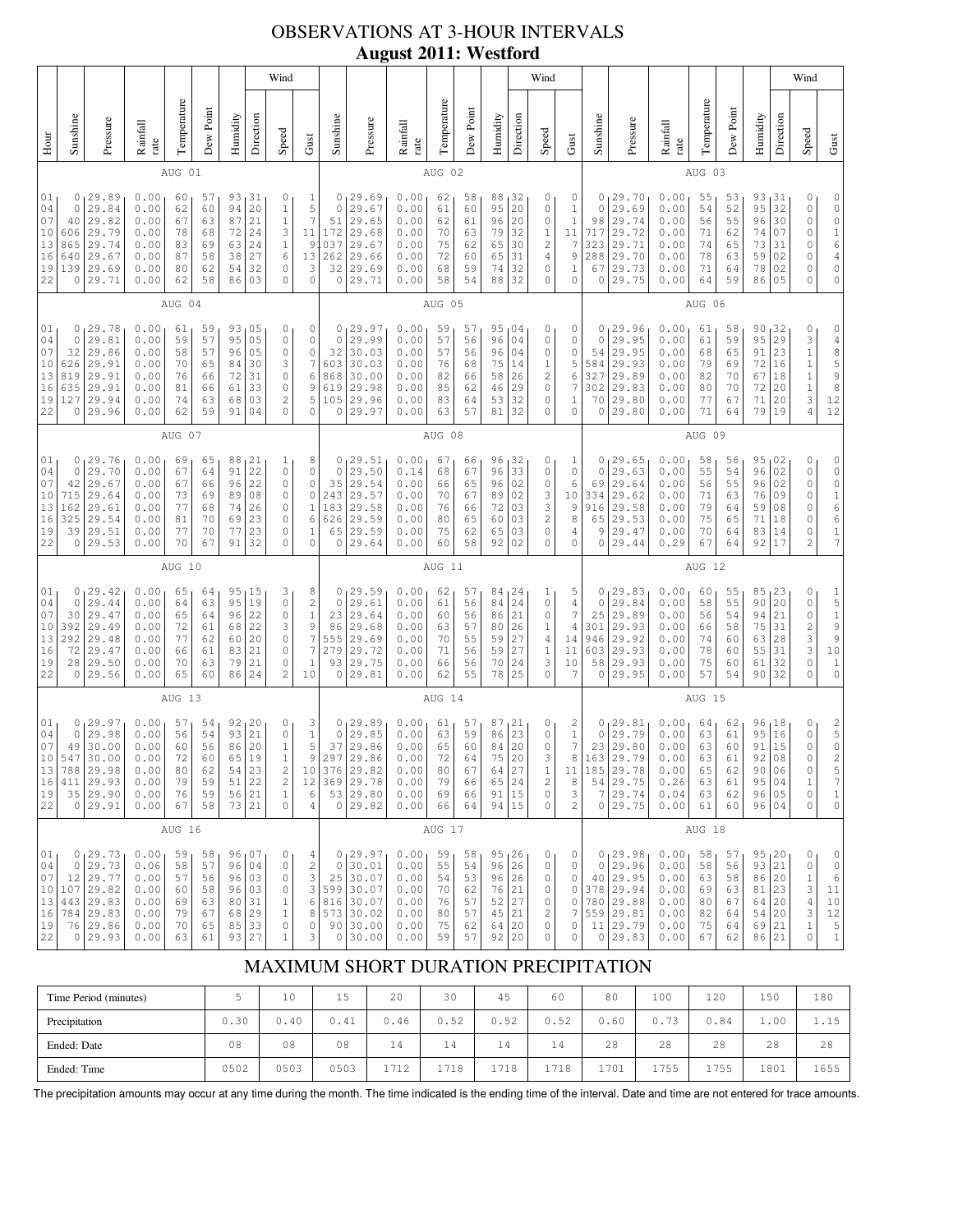## OBSERVATIONS AT 3-HOUR INTERVALS **August 2011: Westford**

|                                              |                                                                                                                                                                                                                                                                                                                                                                                                                                                                     |                                                                             |                                                              |                                              |                                              |                                                        |                                                             | Wind                                                                                       |                                                                                                    |                                                                         | o                                                                        |                                                               |                                              |                                                                         |                                                                         |                                                                                           | Wind                                                                                                          |                                                                                           |                                                                         |                                                                           |                                                                        |                                               |                                                                   |                                                                                            |                                                                                                           | Wind                                                                                                                                 |                                                                                                    |
|----------------------------------------------|---------------------------------------------------------------------------------------------------------------------------------------------------------------------------------------------------------------------------------------------------------------------------------------------------------------------------------------------------------------------------------------------------------------------------------------------------------------------|-----------------------------------------------------------------------------|--------------------------------------------------------------|----------------------------------------------|----------------------------------------------|--------------------------------------------------------|-------------------------------------------------------------|--------------------------------------------------------------------------------------------|----------------------------------------------------------------------------------------------------|-------------------------------------------------------------------------|--------------------------------------------------------------------------|---------------------------------------------------------------|----------------------------------------------|-------------------------------------------------------------------------|-------------------------------------------------------------------------|-------------------------------------------------------------------------------------------|---------------------------------------------------------------------------------------------------------------|-------------------------------------------------------------------------------------------|-------------------------------------------------------------------------|---------------------------------------------------------------------------|------------------------------------------------------------------------|-----------------------------------------------|-------------------------------------------------------------------|--------------------------------------------------------------------------------------------|-----------------------------------------------------------------------------------------------------------|--------------------------------------------------------------------------------------------------------------------------------------|----------------------------------------------------------------------------------------------------|
| Hour                                         | Sunshine                                                                                                                                                                                                                                                                                                                                                                                                                                                            | Pressure                                                                    | Rainfall<br>rate                                             | Temperature                                  | Dew Point                                    | Humidity                                               | Direction                                                   | Speed                                                                                      | Gust                                                                                               | Sunshine                                                                | Pressure                                                                 | Rainfall<br>rate                                              | Temperature                                  | Dew Point                                                               | Humidity                                                                | Direction                                                                                 | Speed                                                                                                         | Gust                                                                                      | Sunshine                                                                | Pressure                                                                  | Rainfall<br>rate                                                       | Temperature                                   | Dew Point                                                         | Humidity                                                                                   | Direction                                                                                                 | Speed                                                                                                                                | Gust                                                                                               |
|                                              |                                                                                                                                                                                                                                                                                                                                                                                                                                                                     |                                                                             |                                                              | AUG 19                                       |                                              |                                                        |                                                             |                                                                                            |                                                                                                    |                                                                         |                                                                          |                                                               | AUG 20                                       |                                                                         |                                                                         |                                                                                           |                                                                                                               |                                                                                           |                                                                         |                                                                           |                                                                        | AUG 21                                        |                                                                   |                                                                                            |                                                                                                           |                                                                                                                                      |                                                                                                    |
| 01<br>04<br>07<br>10<br>13<br>16<br>19<br>22 | 0, 29.83<br>0.00<br>90, 20<br>$\circ$<br>64<br>61<br>29.82<br>21<br>$\circ$<br>0.00<br>64<br>62<br>94<br>$1\,$<br>49<br>29.83<br>0.00<br>65<br>63<br>95<br>21<br>$\,1\,$<br>504<br>29.84<br>0.00<br>75<br>79<br>22<br>3<br>68<br>$\sqrt{2}$<br>213<br>29.82<br>0.00<br>79<br>66<br>29<br>67<br>$\,1\,$<br>29.81<br>0.00<br>68<br>24<br>410<br>80<br>68<br>81 29.79<br>0.00<br>76<br>65<br>20<br>$\,1\,$<br>63<br>0 29.83<br>20<br>$\circ$<br>0.00<br>63<br>60<br>91 |                                                                             |                                                              |                                              |                                              |                                                        |                                                             | 4<br>4<br>7<br>11<br>$\overline{7}$<br>$\mathsf 9$<br>5<br>$\mathbf 0$                     | $\circ$<br>28<br>545<br>768<br>559<br>54<br>$\circ$                                                | 0, 29.86<br>29.85<br>29.91<br>29.93<br>29.89<br>29.88<br>29.86<br>29.88 | 0.00<br>0.00<br>0.00<br>0.00<br>0.00<br>0.00<br>0.00<br>0.00             | 61<br>61<br>61<br>75<br>81<br>83<br>74<br>64                  | 59<br>59<br>60<br>64<br>63<br>63<br>66<br>60 | 95, 20<br>94<br>95<br>70<br>55<br>50<br>76<br>85                        | 21<br> 19<br>22<br>20<br>22<br>21<br>21                                 | 0<br>0<br>$\mathbf 1$<br>$\overline{4}$<br>$\mathbb O$<br>$\mathbf 1$<br>$\mathbb O$<br>0 | 0<br>$\mathbf 1$<br>5<br>9<br>$\overline{4}$<br>5<br>0<br>$\circ$                                             | $\circ$<br>14<br>710<br>197<br>137<br>7<br>$\circ$                                        | 0, 29.87<br>29.84<br>29.84<br>29.85<br>29.81<br>29.72<br>29.66<br>29.61 | 0.00 <sub>1</sub><br>0.00<br>0.00<br>0.00<br>0.05<br>0.00<br>0.07<br>0.00 | 66<br>67<br>64<br>71<br>68<br>73<br>66<br>64                           | 60<br>59<br>60<br>66<br>65<br>67<br>63<br>63  | 80<br>77<br>88<br>83<br>91<br>83<br>91<br>95                      | 121<br>21<br>08<br>21<br>18<br>15<br>11<br> 19                                             | $\mathbb O$<br>$\,1\,$<br>$\circ$<br>$\mathbb O$<br>$\mathbb O$<br>$\mathbb O$<br>$\mathbf 0$<br>$\Omega$ | $\mathbf 1$<br>$\overline{6}$<br>$\frac{2}{8}$<br>$\frac{1}{1}$<br>$\mathsf{O}\xspace$<br>$\mathbbm{1}$                              |                                                                                                    |
|                                              | AUG 22                                                                                                                                                                                                                                                                                                                                                                                                                                                              |                                                                             |                                                              |                                              |                                              |                                                        |                                                             | AUG 23                                                                                     |                                                                                                    |                                                                         |                                                                          |                                                               |                                              |                                                                         | AUG 24                                                                  |                                                                                           |                                                                                                               |                                                                                           |                                                                         |                                                                           |                                                                        |                                               |                                                                   |                                                                                            |                                                                                                           |                                                                                                                                      |                                                                                                    |
| 01<br>04<br>07<br>10<br>13<br>16<br>19<br>22 | 0.00<br>0, 29.61<br>94<br>122<br>$\frac{3}{5}$<br>65<br>63<br>26<br>29.63<br>0.00<br>54<br>81<br>$\circ$<br>60<br>23<br>3<br>21<br>29.63<br>0.00<br>51<br>75<br>58<br>378<br>29.71<br>0.00<br>54<br>74<br>27<br>11<br>63<br>791<br>29.72<br>0.00<br>31<br>70<br>55<br>61<br>6<br>29.74<br>0.00<br>72<br>30<br>5<br>696<br>55<br>56<br>23 29.79<br>0.04<br>58<br>54<br>88<br>26<br>$\circ$<br>0.00<br>56<br>52<br>24<br>$\Omega$<br>0 29.84<br>87                    |                                                                             |                                                              |                                              |                                              | 8<br>15<br>13<br>18<br>14<br>14<br>3<br>$\overline{7}$ | $\circ$<br>37<br>462<br>780<br>346<br>25<br>$\circ$         | 0, 29.86<br>29.87<br>29.92<br>29.94<br>29.92<br>29.91<br>29.91<br>29.94                    | 0.00<br>0.00<br>0.00<br>0.00<br>0.00<br>0.00<br>0.00<br>0.00                                       | 53<br>54<br>54<br>62<br>69<br>73<br>66<br>63                            | 51<br>52<br>52<br>55<br>53<br>51<br>54<br>54                             | 91, 24<br>$92 \mid 25$<br>94 21<br>78<br>57<br>46<br>65<br>74 | 24<br>30<br>23<br>21<br>20                   | 1<br>$\mathbb O$<br>0<br>$\,1$<br>6<br>3<br>$\mathbb O$<br>$\mathbf{1}$ | 3<br>$\mathbf 1$<br>$\mathbf{1}$<br>8<br>10<br>6<br>$\,1$<br>$\sqrt{4}$ | $\circ$<br>46<br>227<br>752<br>262<br>23                                                  | 0, 29.94<br>29.93<br>29.95<br>29.93<br>29.88<br>29.82<br>29.78<br>0 29.76                                     | 0.00<br>0.00<br>0.00<br>0.00<br>0.00<br>0.00<br>0.00<br>0.00                              | 59<br>60<br>61<br>67<br>76<br>75<br>70<br>69                            | 53<br>52<br>51<br>57<br>58<br>57<br>56<br>56                              | 80<br>76<br>69<br>72<br>54<br>54<br>60<br>63                           | 121<br>21<br>20<br>21<br>23<br>22<br>21<br>20 | $\mathbb O$<br>$1\,$<br>$\circ$<br>$\sqrt{2}$<br>3<br>8<br>3<br>6 | 6<br>$\overline{\phantom{a}}$<br>$\boldsymbol{7}$<br>$10$<br>13<br>20<br>$\,$ 8 $\,$<br>16 |                                                                                                           |                                                                                                                                      |                                                                                                    |
|                                              |                                                                                                                                                                                                                                                                                                                                                                                                                                                                     |                                                                             |                                                              | AUG 25                                       |                                              |                                                        |                                                             |                                                                                            |                                                                                                    | AUG 26                                                                  |                                                                          |                                                               |                                              |                                                                         |                                                                         |                                                                                           | AUG 27                                                                                                        |                                                                                           |                                                                         |                                                                           |                                                                        |                                               |                                                                   |                                                                                            |                                                                                                           |                                                                                                                                      |                                                                                                    |
| 01<br>04<br>07<br>10<br>13<br>16<br>19<br>22 | $\circ$<br>9<br>258<br>181<br>246<br>39                                                                                                                                                                                                                                                                                                                                                                                                                             | 0, 29.74<br>29.69<br>29.68<br>29.70<br>29.70<br>29.68<br> 29.72<br>0 29.80  | 0.00<br>0.00<br>0.00<br>0.00<br>0.13<br>0.00<br>0.00<br>0.00 | 68<br>68<br>67<br>70<br>68<br>75<br>71<br>65 | 59<br>59<br>60<br>64<br>66<br>67<br>66<br>61 | 72<br>74<br>81<br>81<br>94<br>78<br>85<br>88           | 21<br>20<br>21<br>23<br>20<br>21<br>22<br>23                | 9<br>$\,8\,$<br>5<br>$\boldsymbol{7}$<br>$\overline{4}$<br>8<br>6<br>$\Omega$              | 19<br>21<br>16<br>15<br>10<br>16<br>13<br>$\mathbf{1}$                                             | 0<br>$\circ$<br>39<br>142<br>448<br>555<br>42<br>$\circ$                | 129.85<br>29.89<br>29.97<br>30.01<br>29.99<br>29.95<br>29.92<br>29.92    | 0.00<br>0.00<br>0.00<br>0.00<br>0.00<br>0.00<br>0.00<br>0.00  | 65<br>62<br>59<br>61<br>70<br>76<br>72<br>61 | 62<br>59<br>56<br>57<br>60<br>63<br>63<br>58                            | 89<br>89<br>90<br>84<br>71<br>63<br>73<br>88                            | 123<br>31<br>32<br>32<br>04<br>30<br>30<br>03                                             | 0<br>$\overline{c}$<br>$\mathbf 0$<br>$\overline{c}$<br>$\mathbb O$<br>$\sqrt{2}$<br>$\mathsf{O}\xspace$<br>0 | 4<br>10<br>6<br>$\boldsymbol{7}$<br>$\overline{4}$<br>5<br>$\mathsf{O}\xspace$<br>$\circ$ | $\circ$<br>25<br>578<br>396<br>394<br>37<br>$\circ$                     | 0, 29.91<br>29.88<br>29.87<br>29.88<br>29.86<br>29.81<br>29.82<br>29.82   | 0.00<br>0.00<br>0.00<br>0.00<br>$0\,$ . $0\,0$<br>0.00<br>0.00<br>0.00 | 59<br>61<br>58<br>72<br>76<br>79<br>70<br>62  | 58<br>60<br>57<br>63<br>63<br>65<br>63<br>59                      | 95<br>96<br>96<br>73<br>64<br>62<br>78<br>90                                               | 03<br>03<br>03<br>31<br>31<br>29<br>04<br>04                                                              | $\mathbf 0$<br>$\mathbb O$<br>$\mathbb O$<br>$\mathbf 0$<br>$\mathbb O$<br>$\mathbf 0$<br>$\mathbf 0$<br>$\mathbf 0$                 | $1\,$<br>$\mathbf 1$<br>$\overline{c}$<br>$\frac{5}{5}$<br>5<br>$\mathbb O$<br>$\mathsf{O}\xspace$ |
|                                              |                                                                                                                                                                                                                                                                                                                                                                                                                                                                     |                                                                             |                                                              | AUG 28                                       |                                              |                                                        |                                                             |                                                                                            |                                                                                                    |                                                                         |                                                                          |                                                               | AUG 29                                       |                                                                         |                                                                         |                                                                                           |                                                                                                               |                                                                                           |                                                                         |                                                                           |                                                                        | AUG 30                                        |                                                                   |                                                                                            |                                                                                                           |                                                                                                                                      |                                                                                                    |
| 01<br>04<br>07<br>10<br>13<br>16<br>19<br>22 | $\mathbb O$<br>5<br>19<br>32<br>9                                                                                                                                                                                                                                                                                                                                                                                                                                   | 0, 29.77<br>29.72<br>29.65<br>29.51<br>29.24<br>29.03<br>0 29.08<br>0 29.28 | 0.00<br>0.00<br>0.09<br>0.32<br>0.13<br>0.23<br>0.27<br>0.33 | 61<br>62<br>61<br>63<br>63<br>63<br>57<br>56 | 60<br>58<br>59<br>62<br>62<br>62<br>56<br>55 | 85<br>93<br>96<br>96<br>96<br>96<br>96                 | 95,04<br>05<br>06<br>02<br>03<br>02<br>0 <sub>0</sub><br>32 | 0<br>$\mathbb O$<br>$\mathbb O$<br>$\overline{4}$<br>6<br>4<br>8<br>4                      | 3<br>$\mathsf 3$<br>$\overline{c}$<br>11<br>16<br>20<br>27<br>23                                   | $\mathbf 0$<br>39<br>403<br>853<br>563<br>37<br>0                       | 0, 29, 47<br>29.63<br>29.75<br>29.84<br>29.88<br>29.89<br>29.92<br>29.97 | 0.04<br>0.00<br>0.00<br>0.00<br>0.00<br>0.00<br>0.00<br>0.00  | 54<br>54<br>54<br>61<br>69<br>72<br>67<br>52 | 52<br>51<br>50<br>53<br>53<br>54<br>57<br>50                            | 95, 29<br>90<br>87<br>75<br>57<br>54<br>70<br>92                        | 27<br>26<br>24<br>29<br>31<br>21<br>21                                                    | 9<br>$\sqrt{2}$<br>3<br>5<br>5<br>$\circ$<br>$\mathsf{O}\xspace$<br>0                                         | 18<br>10<br>12<br>11<br>11<br>10<br>$\circ$<br>$\mathbf{1}$                               | $\circ$<br>25<br>503<br>041<br>251<br>18<br>0                           | 0, 29.99<br>30.00<br>30.02<br>30.05<br>30.03<br>30.00<br>30.00<br>30.05   | 0.00<br>0.00<br>0.00<br>0.00<br>0.00<br>0.00<br>0.00<br>0.00           | 51<br>53<br>54<br>67<br>71<br>73<br>64<br>64  | 49<br>50<br>50<br>56<br>59<br>58<br>60<br>58                      | 93, 21<br>87<br>85<br>68<br>65<br>61<br>87<br>82                                           | 21<br>21<br>20<br>22<br>20<br>20<br>21                                                                    | 0<br>$\mathbb O$<br>$\overline{\mathbf{c}}$<br>$\ensuremath{\mathsf{3}}$<br>$\overline{2}$<br>$\,1$<br>$\mathbb O$<br>$\overline{c}$ | $\begin{array}{c} 1 \\ 5 \\ 8 \end{array}$<br>9<br>6<br>7<br>$\mathsf{O}$<br>$\overline{7}$        |
|                                              |                                                                                                                                                                                                                                                                                                                                                                                                                                                                     |                                                                             |                                                              | AUG 31                                       |                                              |                                                        |                                                             |                                                                                            |                                                                                                    |                                                                         |                                                                          |                                                               |                                              |                                                                         |                                                                         |                                                                                           |                                                                                                               |                                                                                           |                                                                         |                                                                           |                                                                        |                                               |                                                                   |                                                                                            |                                                                                                           |                                                                                                                                      |                                                                                                    |
| 01<br>04<br>07<br>10<br>13<br>16<br>19<br>22 | $\circ$<br>51<br>394<br>826<br>461<br>25                                                                                                                                                                                                                                                                                                                                                                                                                            | 0, 30, 08<br>30.11<br>30.15<br>30.18<br>30.18<br>30.15<br>30.15<br>0130.17  | 0.00<br>0.00<br>0.00<br>0.00<br>0.00<br>0.00<br>0.00<br>0.00 | 64<br>57<br>56<br>69<br>75<br>75<br>64<br>58 | 55<br>54<br>54<br>62<br>63<br>57<br>58<br>55 | 91<br>94<br>78<br>66<br>52<br>80<br>90                 | 73, 22<br>22<br>23<br>30<br>30<br>33<br>01<br>01            | 2<br>$\circ$<br>$\mathbb O$<br>$\overline{4}$<br>$\circ$<br>$\circ$<br>$\circ$<br>$\Omega$ | 5<br>$\mathbb O$<br>$\mathbb O$<br>$\boldsymbol{7}$<br>$\sqrt{4}$<br>3<br>$\circ$<br>$\mathcal{D}$ |                                                                         |                                                                          |                                                               |                                              |                                                                         |                                                                         |                                                                                           |                                                                                                               |                                                                                           |                                                                         |                                                                           |                                                                        |                                               |                                                                   |                                                                                            |                                                                                                           |                                                                                                                                      |                                                                                                    |

NOTES:

Units are: Temperature= °F, Wind=mph, Pressure=lnches Hg, Precipitation=inches.<br>Wind Direction: Directions are those from which the wind is blowing, indicated in tens of degrees<br>from true north: i.e., 09 for East, 18 for S

## WEATHER NOTES SUMMARY BY HOUR

|                                              |                                                    | Averages                                                                     | Resultant                                    | Wind                                         |                                              |                                                      |                                              |                                                      |
|----------------------------------------------|----------------------------------------------------|------------------------------------------------------------------------------|----------------------------------------------|----------------------------------------------|----------------------------------------------|------------------------------------------------------|----------------------------------------------|------------------------------------------------------|
| Hour                                         | Sunshine                                           | Pressure                                                                     | Temperature                                  | Dew Point                                    | Humidity                                     | Wind Speed                                           | Direction                                    | Speed                                                |
| 01<br>04<br>07<br>10<br>13<br>16<br>19<br>22 | $\circ$<br>0<br>36<br>406<br>579<br>399<br>49<br>0 | 29.803<br>29.801<br>29.823<br>29.833<br>29.809<br>29.776<br>29.776<br>29.804 | 61<br>60<br>60<br>69<br>74<br>76<br>71<br>63 | 58<br>57<br>58<br>62<br>63<br>62<br>62<br>58 | 90<br>91<br>91<br>78<br>67<br>63<br>74<br>87 | 0.9<br>0.8<br>0.6<br>2.3<br>1.9<br>1.9<br>0.9<br>0.7 | 24<br>24<br>23<br>26<br>28<br>26<br>26<br>23 | 0.7<br>0.7<br>0.6<br>1.5<br>1.1<br>1.2<br>0.3<br>0.5 |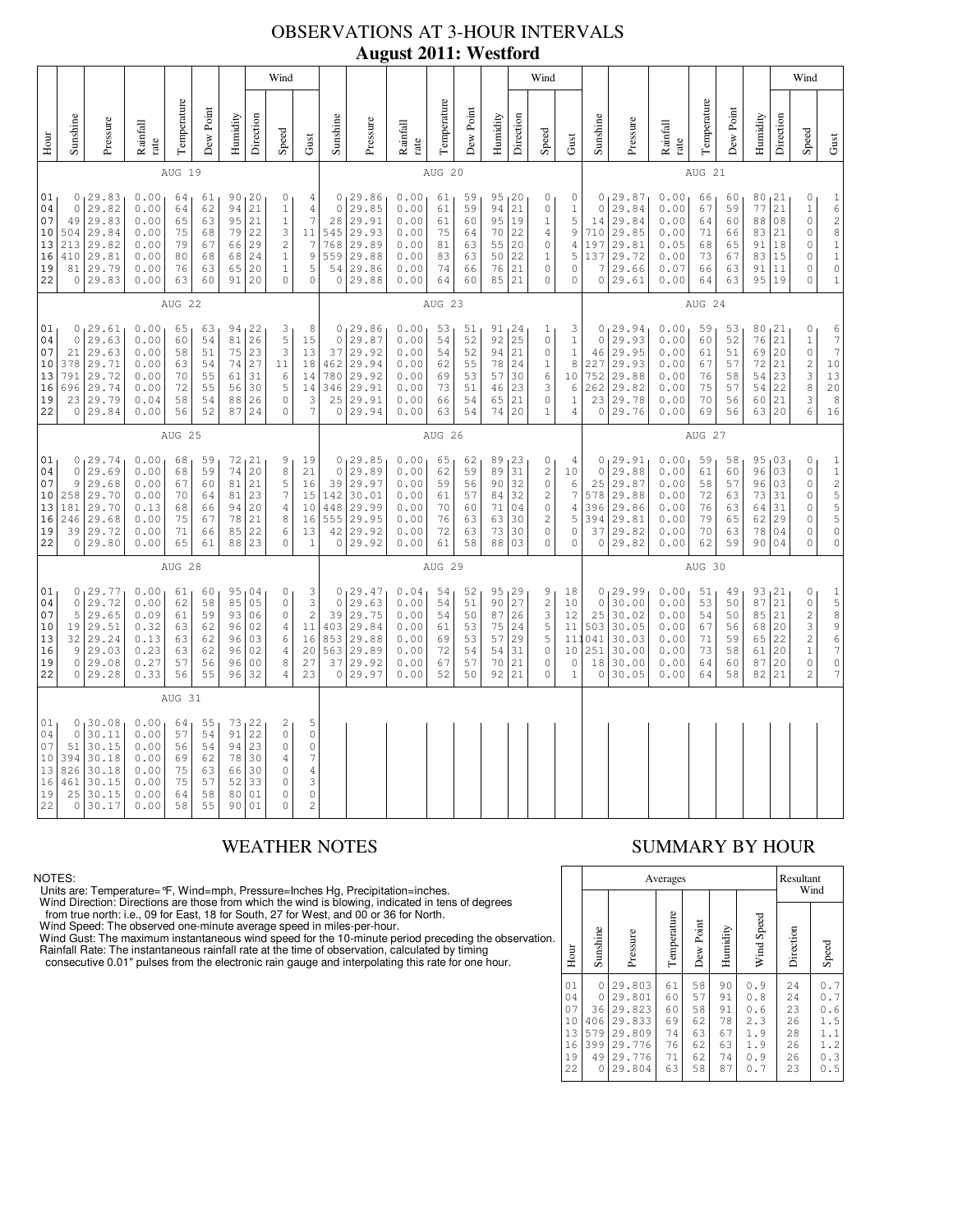### HOURLY PRECIPITATION (Water Equivalent) **August 2011: Westford**

| Date                                                      |              |    |    |                                                                                                                                                |                            | A.M. Hour Ending at |    |      |                                                                                                                                                                          |                  |    |    |                  |    |    |      |      | P.M. Hour Ending at |    |                   |      |                       |    |    | Date                                                             |
|-----------------------------------------------------------|--------------|----|----|------------------------------------------------------------------------------------------------------------------------------------------------|----------------------------|---------------------|----|------|--------------------------------------------------------------------------------------------------------------------------------------------------------------------------|------------------|----|----|------------------|----|----|------|------|---------------------|----|-------------------|------|-----------------------|----|----|------------------------------------------------------------------|
|                                                           | 01           | 02 | 03 | 04                                                                                                                                             | 05                         | 06                  | 07 | 08   | 09                                                                                                                                                                       | 10               | 11 | 12 | 01               | 02 | 03 | 04   | 05   | 06                  | 07 | 08                | 09   | 10                    | 11 | 12 |                                                                  |
| 01<br>02<br>03<br>04<br>05                                |              |    |    |                                                                                                                                                |                            |                     |    |      |                                                                                                                                                                          |                  |    |    |                  |    |    |      |      |                     |    |                   |      |                       |    |    | 01<br>02<br>03<br>04<br>05                                       |
| 06<br>07<br>08<br>09                                      | 10 0.04      |    |    |                                                                                                                                                | $0.05 \mid 0.25 \mid 0.22$ | 0.01                |    | 0.01 |                                                                                                                                                                          |                  |    |    |                  |    |    | 0.01 |      |                     |    |                   | 0.02 | $0.01$ 0.03 0.37 0.14 |    |    | 06<br>07<br>08<br>09<br>09<br>10                                 |
| 11<br>$12$<br>13<br>14                                    | 15 0.01      |    |    | 0.010.07                                                                                                                                       | 0.01                       |                     |    |      |                                                                                                                                                                          | $0.04 \mid 0.04$ |    |    |                  |    |    |      |      |                     |    |                   |      |                       |    |    |                                                                  |
| 16<br>17<br>18<br>19<br>20                                |              |    |    | $0.010.020.080.040.080.040.030.010.020.01$                                                                                                     |                            |                     |    |      |                                                                                                                                                                          |                  |    |    |                  |    |    |      | 0.16 |                     |    |                   |      |                       |    |    | $\begin{array}{c} 16 \\ 17 \\ 18 \\ 19 \\ 20 \end{array}$        |
| $\begin{array}{c} 21 \\ 22 \end{array}$<br>23<br>24<br>25 |              |    |    |                                                                                                                                                |                            |                     |    |      |                                                                                                                                                                          |                  |    |    | 0.17<br>0.080.08 |    |    |      |      | 0.090.05            |    | 0.0900.04<br>0.02 |      |                       |    |    | 21<br>22<br>23<br>24<br>25                                       |
| $\frac{26}{27}$<br>28<br>30                               | 29 0.02 0.02 |    |    |                                                                                                                                                |                            |                     |    |      | $0.02$   $0.09$   $0.16$   $0.23$   $0.26$   $0.14$   $0.26$   $0.17$   $0.29$   $0.37$   $0.30$   $0.47$   $0.36$   $0.25$   $0.23$   $0.12$   $0.24$   $0.15$   $0.07$ |                  |    |    |                  |    |    |      |      | 0.02                |    |                   |      |                       |    |    | $\begin{array}{ c c }\n 26 \\ 27 \\ 28 \\ 29 \\ 30\n\end{array}$ |
| 31                                                        |              |    |    |                                                                                                                                                | 0.01                       |                     |    |      |                                                                                                                                                                          |                  |    |    |                  |    |    |      |      |                     |    |                   |      |                       |    |    | 31                                                               |
|                                                           |              |    |    | Sum 0.07 0.03 0.03 0.03 0.20 0.31 0.33 0.13 0.20 0.28 0.32 0.32 0.15 0.34 0.42 0.37 0.51 0.56 1.06 0.77 0.41 0.41 0.41 0.43 0.58 0.53 0.08 Sum |                            |                     |    |      |                                                                                                                                                                          |                  |    |    |                  |    |    |      |      |                     |    |                   |      |                       |    |    |                                                                  |

During a frozen precipitation event, hourly precipitation totals may not be recorded. In this case, daily amounts are typically entered in the last column (hour ending at 12 A.M.)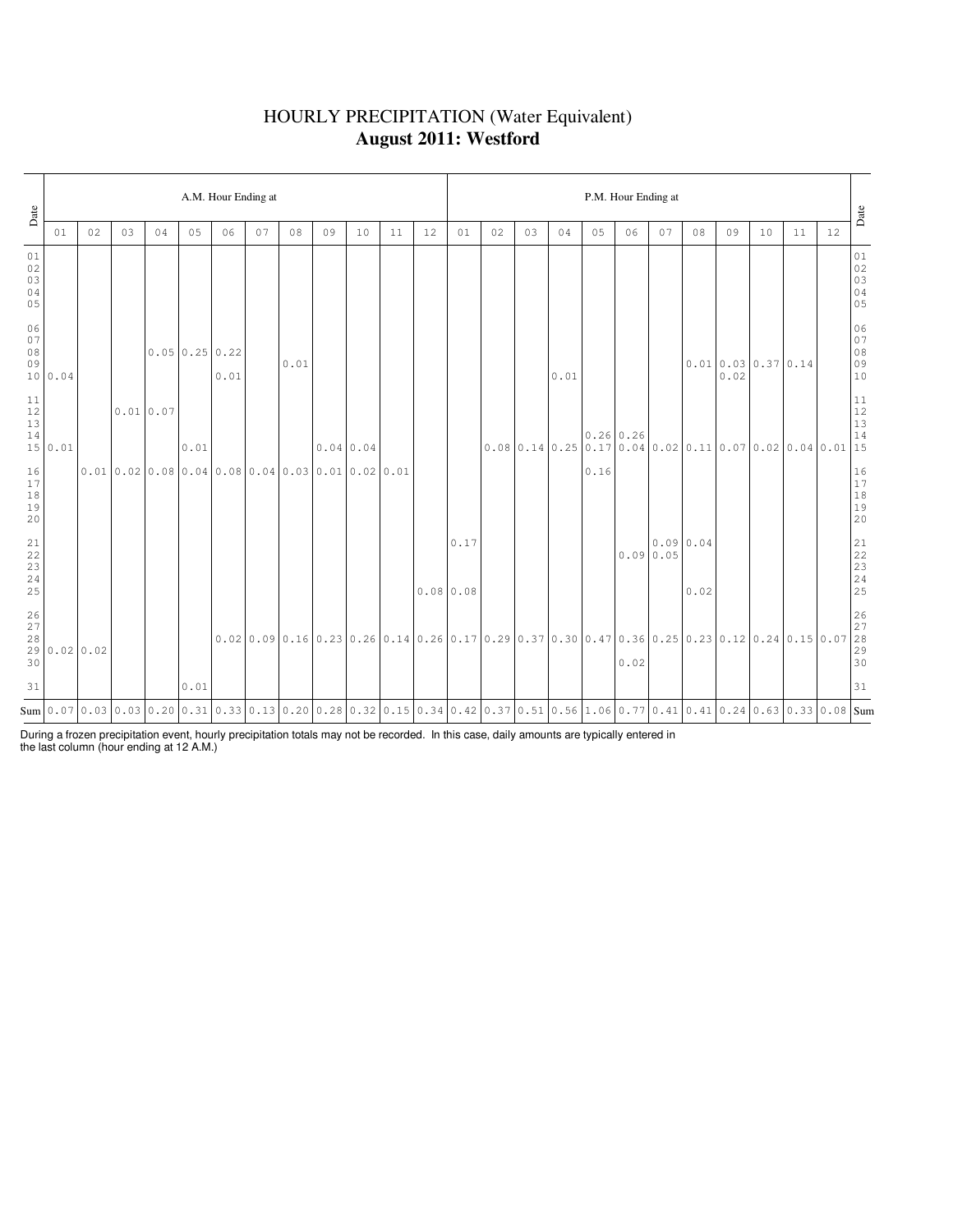### HOUR-BY-HOUR DATA **August 2011: Westford**